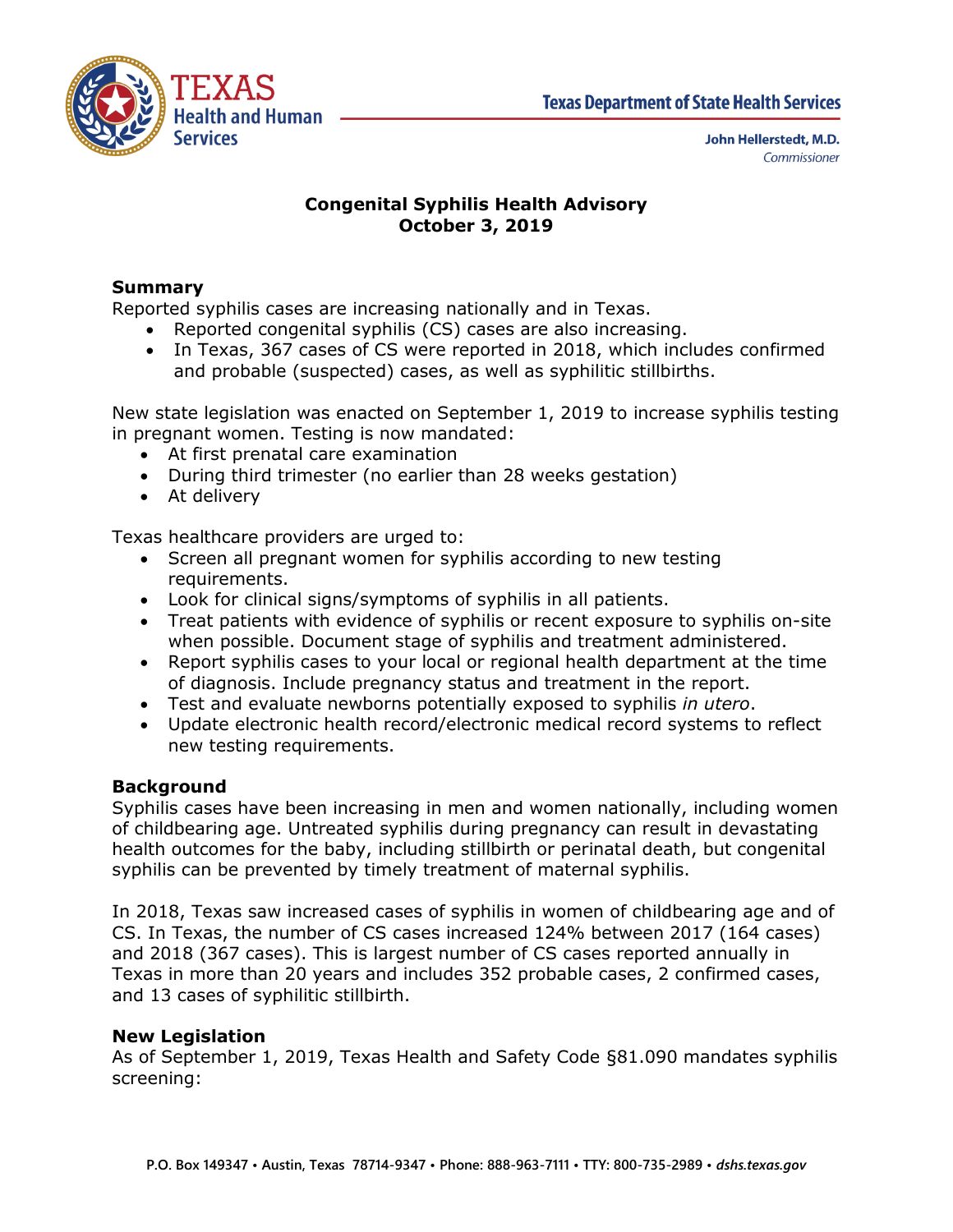Congenital Syphilis Health Advisory October 3, 2019 2

- At first prenatal care examination
- During third trimester (no earlier than 28 weeks gestation)
- At delivery

This represents a change from previous testing requirements, which mandated syphilis testing two times during pregnancy: at the first prenatal care examination and again during the third trimester.

## **Recommendations for Healthcare Providers**

**Screen** all pregnant women for syphilis at the first prenatal encounter, during the third trimester (no earlier than 28 weeks gestation), and at delivery.

**Evaluate** for clinical signs/symptoms and laboratory evidence of syphilis.

- (Signs/symptoms of syphilis are summarized in table 1 below.)
- Look for clinical manifestations of early syphilis, which include:
	- o Chancre, which typically presents as a painless ulcer with raised margin and non-purulent base, often near the anus, genitalia, or mouth
	- o Bilateral rash on palms/soles
	- o Generalized body rash of any type, often on the trunk
	- o Condyloma lata, presenting as large, raised, gray or white lesions on moist, warm areas of the body
- Order serologic tests for syphilis.
- Review syphilis test results in the context of the patient's prior syphilis testing and treatment. If documentation of prior treatment is not available, contact your local or regional health department for additional syphilis testing and treatment history.
- Consider consulting an infectious disease specialist for assistance interpreting results and determining appropriate treatment, if needed.
- Thoroughly evaluate all newborns potentially exposed to syphilis *in utero*.

**Treat** promptly pregnant women who are diagnosed with syphilis or exposed to syphilis over the last 90 days. (Recommended treatment is summarized in table 2 below.)

- Parenteral penicillin G is the only acceptable syphilis treatment for pregnant women. Intramuscular benzathine penicillin G is the recommended treatment for pregnant women with syphilis who do not have neurologic involvement.
	- $\circ$  Pregnant women with syphilis who report a penicillin allergy must be desensitized and then treated with parenteral penicillin G.
- The treatment regimen must be appropriate for stage of infection, as detailed in the Centers for Disease Control and Prevention 2105 Sexually Transmitted Disease (STD) Treatment Guidelines [\(www.cdc.gov/std/tg2015/default.htm\)](http://www.cdc.gov/std/tg2015/default.htm).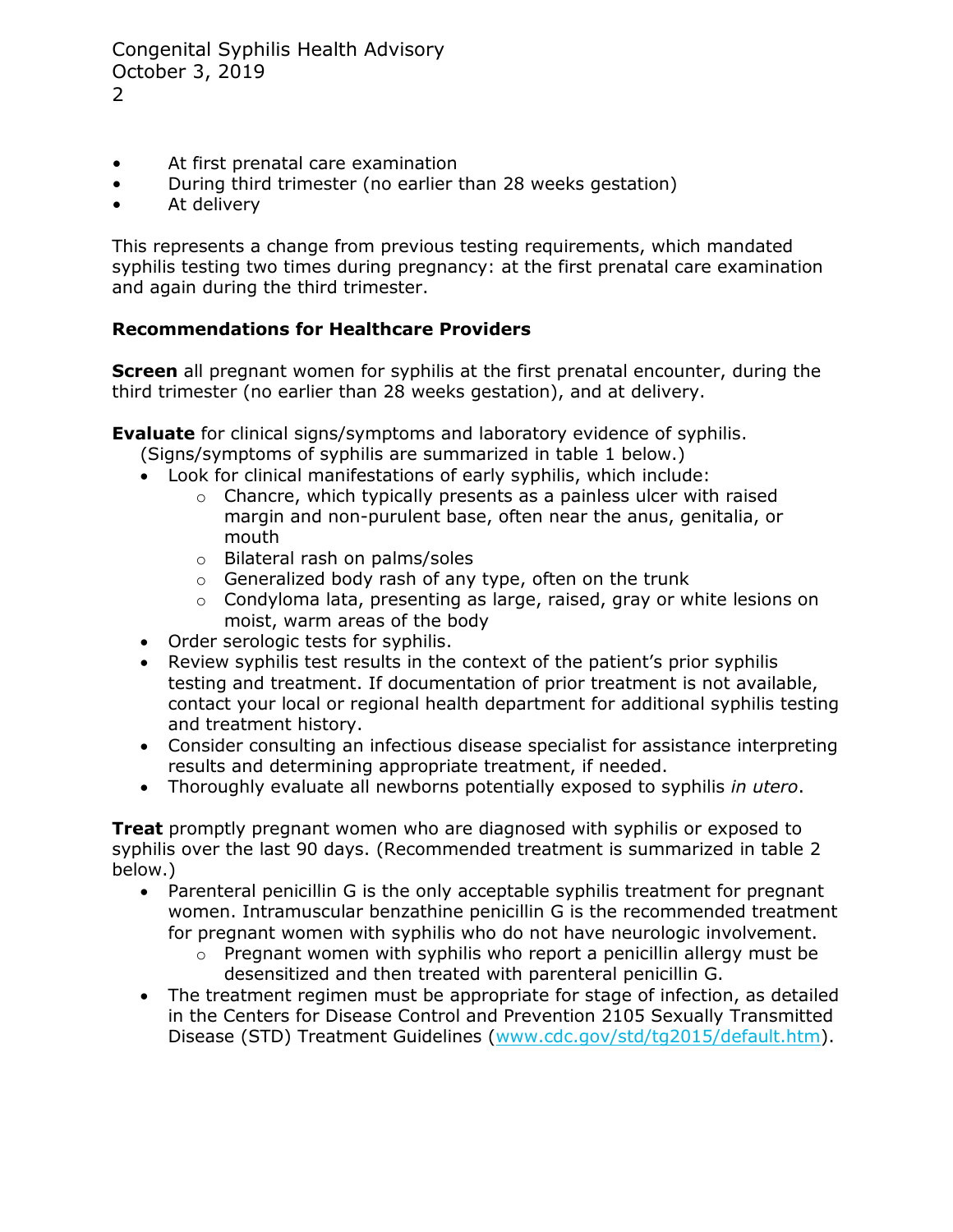- o For patients with late latent syphilis, administer the three doses of benzathine penicillin G at one-week intervals. Pregnant women who miss any dose by greater than 14 days must repeat the full course.
- $\circ$  Repeat syphilis titers monthly to document adequacy of response to treatment. Because many patients will deliver before their serologic response to treatment can be adequately assessed, post-partum follow-up of both mother and newborn are critical.
- o Screen for HIV in accordance with [Texas Health and Safety Code](https://statutes.capitol.texas.gov/Docs/HS/htm/HS.81.htm)  [§81.090.](https://statutes.capitol.texas.gov/Docs/HS/htm/HS.81.htm)
	- Syphilis treatment recommendations are the same regardless of HIV status.
- o Consider referral of patients to the local health department STD clinic for assistance with syphilis treatment.

**Report** promptly.

- Promptly notify your local or regional health department of syphilis (any stage) at the time of diagnosis. Include pregnancy status in the report.
	- o **All** primary and secondary syphilis cases are required to be reported within 24-hours by telephone for public health follow-up.
	- $\circ$  All other syphilis cases and syphilis test results are required to be reported within seven days (within three days for laboratories).
	- $\circ$  To facilitate timely and adequate treatment for pregnant women, DSHS recommends reporting these syphilis diagnoses within 24 hours by telephone. For more information regarding reporting, please visit [www.dshs.state.tx.us/hivstd/healthcare/reporting.shtm](http://www.dshs.state.tx.us/hivstd/healthcare/reporting.shtm)
- People known (or suspected) to be pregnant are given highest priority. Local or regional health departments will contact providers to gather clinical, testing, treatment, risk, and partner information.

**Update** your electronic health record (EHR)/electronic medical record (EMR).

• Review current EHR/EMR systems to ensure that automated laboratory test algorithms, as well as other prompts or flags, are updated to incorporate current testing requirements.